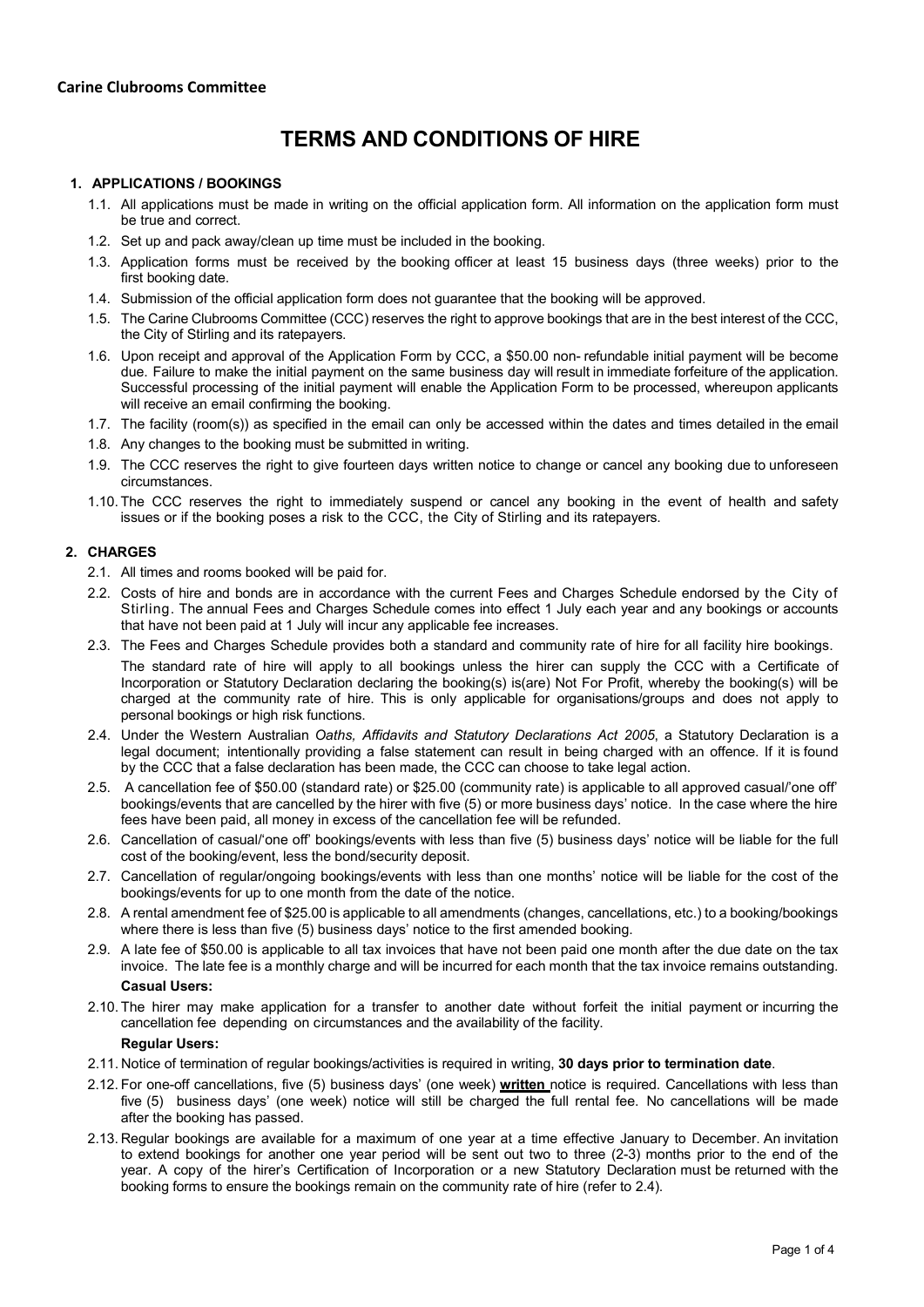# **3. PAYMENT OF ACCOUNTS**

- 3.1 **Regular Users:** Monthly accounts will be sent at the beginning of the following month with payment due 14 days after date of invoice. A late fee will be charged if the payment is not received by the due date.
- 3.2 **Casual Users:** A \$50.00 non-refundable initial payment will be liable to process the booking, with full payment of the balance of the rental due 10 business days (two weeks) prior to the first booking date.
- 3.3 Under no circumstances would access to the clubrooms be granted if payment were not received prior to the booking date.
- 3.4 Payment is by EFT.

## **4. BONDS**

- 4.1. Any bond payable will be as per City of Stirling rates.
- 4.2. The bond is held against the following:
	- 4.2.1. Damage to the building or equipment.
	- 4.2.2. Loss of keys
	- 4.2.3. Additional access to the venue other than the allocated time.
	- 4.2.4. Breach of conditions of hire including supplying false information.
- 4.3. The Hirer will be liable for costs for damage etc. in excess of the bond deposited.
- 4.4. Breaching of the conditions of hire including supplying false information may incur a loss of bond.
- 4.5. Failure to clean the tables & chairs will incur a \$100.00 cleaning fee.
- 4.6. Not arming the Security System on completion of function / activity will incur a deduction of the bond.
- 4.7. Hall hire bond will be forfeited in the event of any substantiated community complaints being received, in the respect of anti-social behaviour/activity attributed to patrons of the function conducted at the premises.
- 4.8. Bond refunds will be processed if all Terms and Conditions of Hire have been adhered to.
- 4.9. The bond can only be refunded to the person whose name the invoice was made out to.
- **4.10.Bond refunds will be made within 15 business days (three weeks) after a successful centre inspection and return of the keys.**

#### **5. RESTRICTIONS**

- 5.1. All City of Stirling facilities including the Carine lClubrooms maintain a "Smoke Free" environment. Smoking is strictly prohibited inside the centre or outside the centre within 10m of any entry/exit doors.
- 5.2. LIVE BANDS ARE STRICTLY PROHIBITED. The restriction also applies to the use of noisy musical equipment such as drums, trumpets, electric guitars etc.
- 5.3. SMOKE MACHINES ARE STRICTLY PROHIBITED. It is the hirer's responsibility to inform the DJ/event operator that smoke machines or similar are strictly prohibited. The entire bond will be automatically forfeited to the City of Stirling should it be found that a smoke machine or similar has been used. The City of Stirling and the Fire Emergency Services Authority of WA reserve the right to instigate legal action against any hirer who uses a smoke machine or similar.
- 5.4. No open flames are permitted inside the clubrooms i.e. no candles.
- 5.5. Kegs of any type must not be placed in the halls/rooms. They must be stored in the kitchen along with other refreshments.
- 5.6. Confetti or similar materials are not permitted either inside or outside the building.
- 5.7. Helium balloons are permitted provided they are anchored.
- 5.8. Vehicles must only use the parking bays provided. No parking on grassed areas is permitted.
- 5.9. All deliveries/removals to the centre are to be conducted in the in the agreed hired time.
- 5.10. To comply with health regulations, all the kitchen facilities are of domestic grade and can be used for re-heating purposes only. No cutlery, crockery, food or drink is supplied.
- 5.11. Noise levels must comply with The Environmental Protection (Noise) Regulations 1997. Further advice may be obtained from the City of Stirling Environmental Service contact 9205 8555.
- 5.12. All functions/bookings must cease at 12:00am (midnight). All music must be turned off at midnight with guest asked to leave promptly. The Hirer has until 1:00am to fully clean and vacate the premises.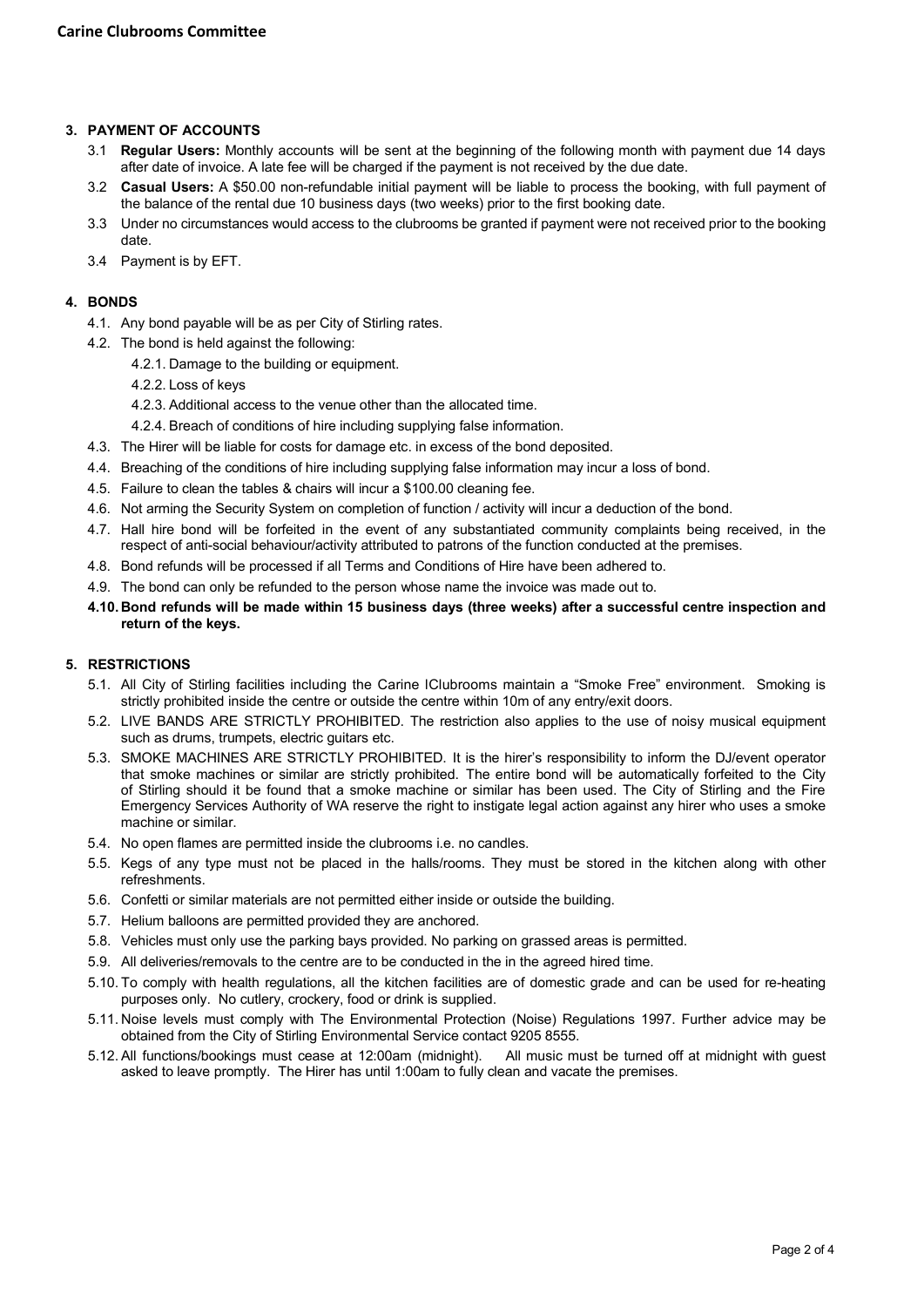# **6. CITY OF STIRLING RESPONSIBILITIES**

- 6.1 The CCC together with the City of Stirling will take every reasonable care and precaution to ensure that all utilities, services and equipment are in proper working order, but will not accept responsibilities for breakdowns beyond their control.
- 6.2 The CCC will make every effort to provide the Hirer with a clean and tidy facility.
- 6.3 The CCC will not accept liability to any damage, theft or loss of items belonging to or the responsibility of the Hirer.
- 6.4 The City of Stirling Security and Rangers reserves the right to close the function at any time due to beaches of Terms and Conditions, e.g. If function exceeds capacity limit, has underage drinking or any inappropriate behaviour issues.

## **7. HIRERS RESPOSIBILITIES**

- 7.1 It is the hirer's responsibility to provide the CCC with true and correct information regarding the booking on the application form and in all subsequent correspondence. Falsified, misleading or deliberately withheld information that may alter the outcome or the CCC initial approval of the booking will result in the booking's complete cancellation and forfeiture of any payments made.
- 7.2 An Occasional Liquor Licence is required if alcohol will be sold or if alcohol will be provided under a door/cover/ ticket charge. Liquor Licences are the sole responsibility of the Hirer and must be approved no later than 10 business days (two weeks) before the function takes place. For further information, please visit [www.rgl.wa.gov.au.](http://www.rgl.wa.gov.au/)
- 7.3 The hirer is responsible for organising their own Personal Accident Insurance, Loss Insurance and other relevant insurance policies.
- 7.4 Upon request by the CCC, the hirer must produce a Certificate of Currency to demonstrate that they have adequate public liability cover.
- 7.5 Hirers are responsible for any public liability in respect to their activity. The City of Stirling's public liability will only cover injury, loss or damage as a result of any proven neglect or default of the City.
- 7.6 Hirers are responsible for the insurance of their equipment or supplies, which are stored or left at the venue.
- 7.7 The hirer is responsible for organising their own Australasian Performing Rights Association (APRA) licence if amplified music is to be used.
- 7.8 Hirers must show respect and common courtesy to other user groups within the facility or persons in the nearby premises. This also applies to City of Stirling staff and disciplinary action will be taken against the booking(s) in the event of bullying, abuse or antisocial behaviour.
- 7.9 The Hirer is responsible for the behaviour of all the persons attending the booking(s).
- 7.10 The hirer is required to start and finish on time and cannot access the facility outside the agreed times. Where there is a changeover, an additional 15 mins may be allowed at the discretion of the CCC. Under no circumstances is the hirer allowed to access/utilise other rooms in the centre that have not been agreed to.
- 7.11 Facility hire jurisdiction does not extend outside the boundaries of the hired area. It is the hirer's responsibility to enquire as to other bookings in the facility or on the reserve, where applicable, in the instance that adjacent/ simultaneous bookings may impact the hirer's booking.
- 7.12 External doors and windows must be kept closed whenever possible.
- 7.13 The hirer is responsible for locking up after the event/activity.
- 7.14 Any persons or organization dealing with children must have a Working With Children Card. Failure to do so will result in the cancellation of your booking.
- 7.15 In the event of an emergency evacuation, the function organiser must account for all his/her guests and report to the Emergency Responding Officer.
- 7.16 Parties with 50 or more guests must be registered with the local Police station and obtain a Guide to Party Safe by the WA Police. This guide fully explains how to have a safe and enjoyable party and included in the middle of the booklet is a Party Registration Form.
- 7.17 Upon request of the booking officer, written evidence of security controls of (a minimum) one security guard per fifty people must be in place prior to accepting the booking.
- 7.18 The City of Stirling's venues are all unmanned venues and do not provide telephone facilities for external communication. The hirer must organise their telecommunication facilities. Similarly, the hirer is responsible for suppling their own first-aid equipment as no first-aid equipment is provided at the venue.

# **8. CLEANING**

- 8.1 **The hirer must supply all cleaning equipment and material.** At the conclusion of the booking the hirer shall:
	- 8.1.1 Leave the entire building in a clean and tidy condition.
	- 8.1.2 Mop and sweep all floors in function room including kitchen and toilet.
	- 8.1.3 The floors must not to be left dirty and sticky. All areas, including the Kitchen and toilets are to be left clean and free of any rubbish or foreign objects or substances such as bottles, glasses, cans etc.
	- 8.1.4 Vacuum all carpeted areas.
	- 8.1.5 Wipe and stack the tables & chairs (stacks of 10) and return them to the designated storage areas.
	- 8.1.6 Remove all unused food and drinks from the premises.